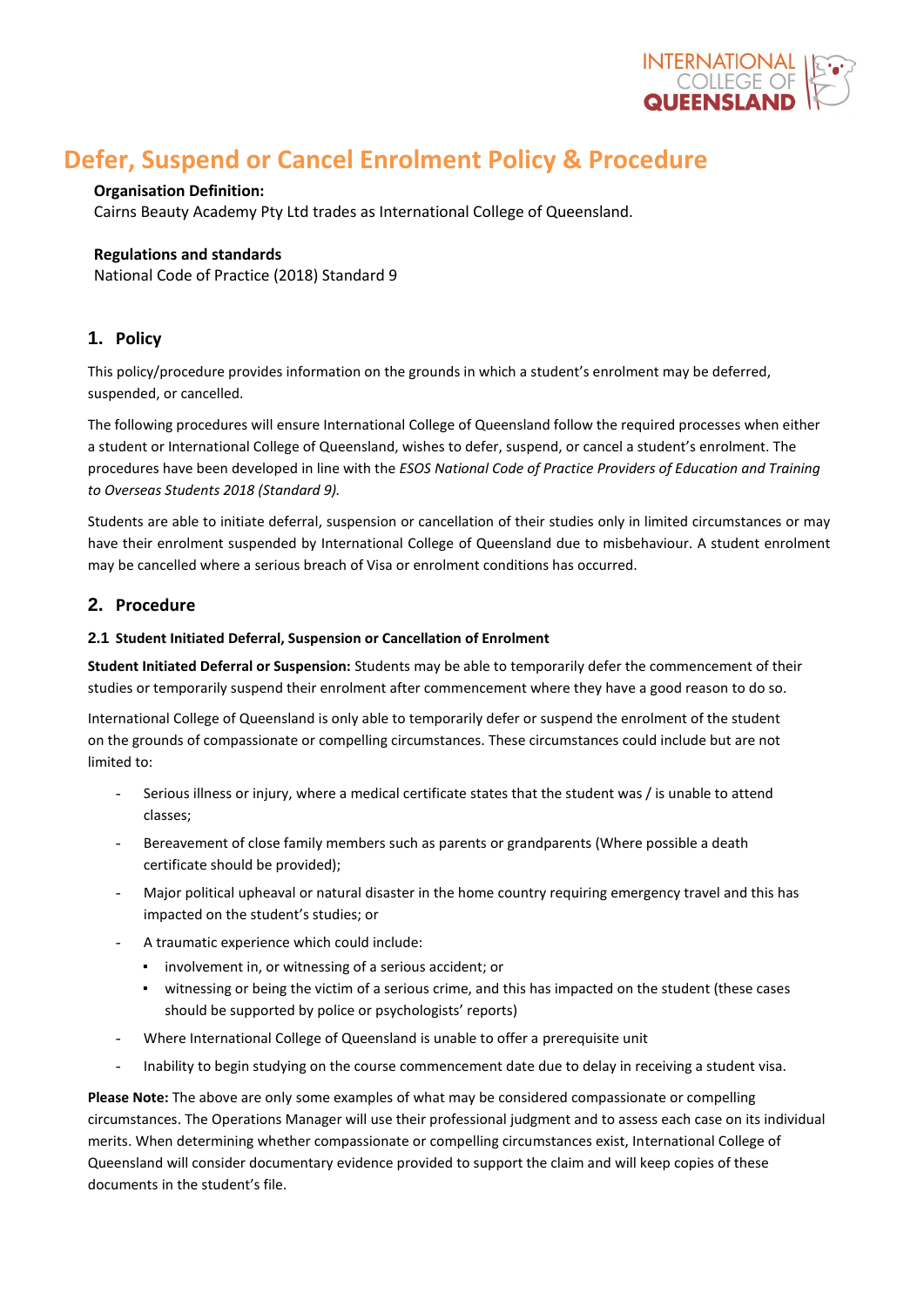

- A student wishing to defer an enrolment must do so prior to the commencement of the course. Students must complete an *Application to Defer/ Suspend Studies* and submit to Student Administration on their campus. This application to defer must include in detail the 'compassionate or compelling circumstances' to support the temporary deferral of the start date of their studies.
- A student wishing to temporarily suspend their studies after commencement must complete an *Application to Defer/Suspend Studies* and submit to Student Administration on their campus.

This application for suspension of study must include (in detail) the 'compassionate or compelling circumstances' to support the temporary suspension of studies.

• Once a valid *Application to Defer/Suspend Studies* has been accepted, the local Student Administration will notify the Operations Manager.

The Operations Manager will:

- Review all applications for deferral or suspension and determine if the application for deferral or suspensions is to be granted or rejected.
- Notify the Admin Officer of the application outcome.

The Admin Officer will then:

- Ensure the student is informed in writing of the outcome of their application for deferral or suspension using the *Letter of Notification*. For International students, this *Letter of Notification* will also inform the student that the deferment or suspension may affect their student visa and they are advised to contact the Department of Home Affairs: Immigration (DoHA) in relation to the status of their student visa.
- In the case of a student application being rejected the written notification to the student will also be informed of their ability to access the complaints and appeals policy and procedure if they wish to appeal the decision.
- Maintain all documentation in relation to the deferral or suspension application on the students file
- For International students, notify the Department of Education via PRISMS of the decision to defer or suspend a student enrolment as a result of the student's request.

Where a temporary deferment or suspension of enrolment is granted, International College of Queensland will place the enrolment 'on hold' for an agreed period of time - to a maximum of 6 months. If the deferral or suspension is required for longer than 6 months the student shall be advised to cancel their enrolment and re-apply at a later date.

**Student Initiated Cancellation:** A student may cancel their enrolment where they have decided to discontinue studying with International College of Queensland, providing the student has met the length of study requirements OR their request for release has been approved. The Student must have paid in full the current semester's tuition fees for the student's application for cancellation or release be approved. A Cancellation Fee of \$200 is applied.

*Please note:* Students wishing to transfer their enrolment prior to completing 6 months of study in their principal course must provide a letter of offer from an alternative provider. Transfers less than 6 months into the student's principal course are generally not approved. Further information can be gained from the *Student Transfer Policy and Procedure*.

- Students wishing to cancel their enrolment must complete a *Withdrawal Application Form* and submit to the Student Administration Department. A Cancellation Fee of \$200 is applied.
- The Admin Officer will:
	- Maintain all application documentation for the cancellation of enrolment on the students file
	- For International students, notify the Department of Education via PRISMS if an international student of the decision to cancel the enrolment as a result of the student's request.
	- Will ensure the student is informed in writing of the outcome of their application for cancellation. This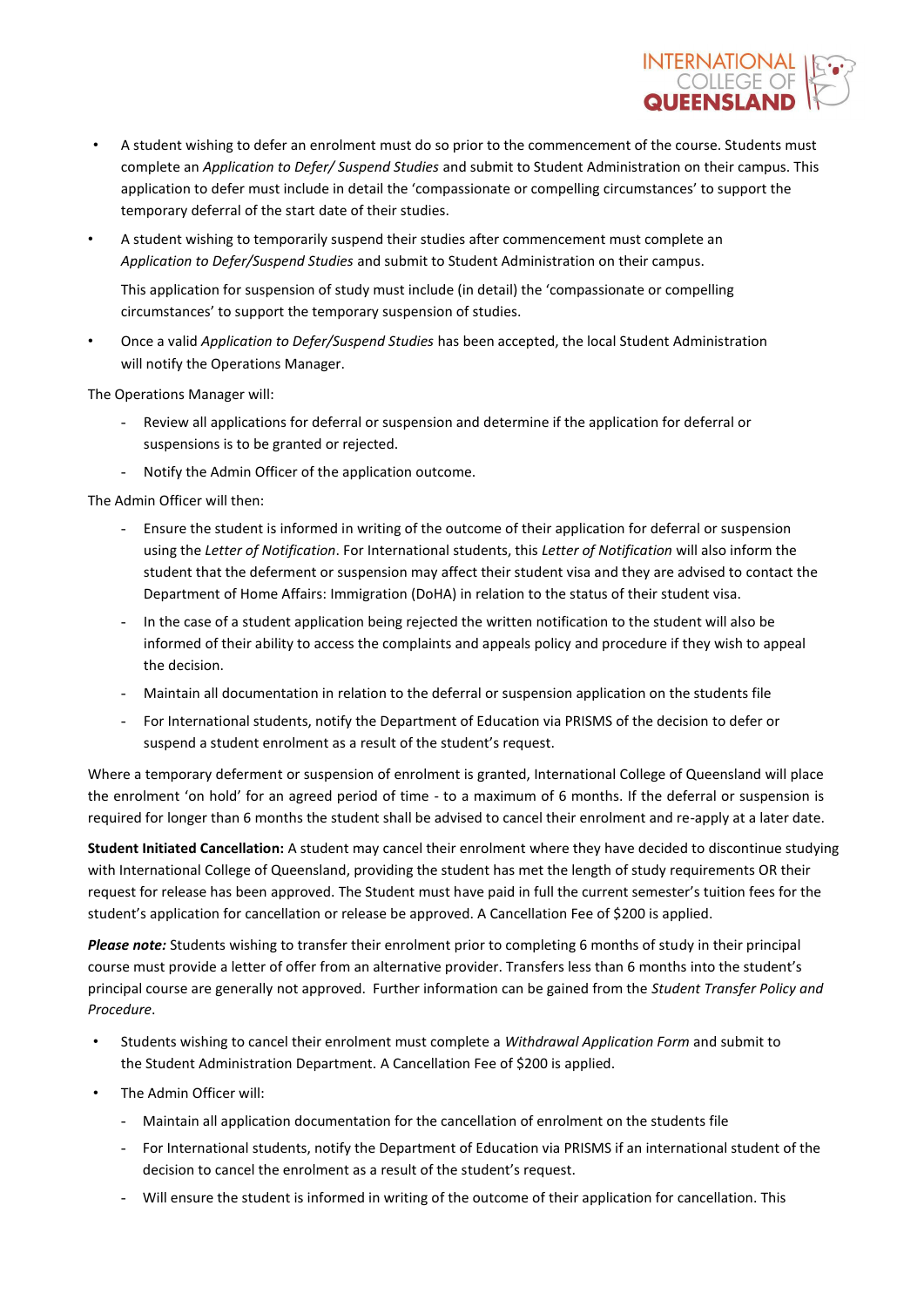

written notification will also inform international students that the deferment or suspension may affect their student visa and they are advised to contact the Department of Home Affairs (DoHA) in relation to the status of their student visa.

Apply the Cancellation Fee of \$200

Students will be required to refer to their written agreement and the *International College of Queensland Refunds Policy* and *International College of Queensland Terms and Conditions of Acceptance* for details of refund arrangements in place where an enrolment is cancelled.

## **2.2 Provider Initiated Deferral, Suspension or Cancellation of Enrolment**

**Provider Initiated Deferral:** International College of Queensland may defer an enrolment where the course is not being offered at the proposed date, site, or any other reason International College of Queensland deems necessary to cancel the course. In such cases a refund shall be processed as required or alternative courses offered. Please see *Provider Default* within the *International College of Queensland Refund Policy and Procedure*.

**Provider Initiated Suspension or Cancellation:** International College of Queensland may suspend or cancel a student enrolment where a student has not paid fees as documented in their written agreement or has behaved in a manner that is not appropriate for an education setting. Such actions may include but are not limited to acts of discrimination, sexual harassment, vilification or bullying, as well as acts of cheating or plagiarism. Such acts of misbehaviour will be classified into one of two categories – Academic Misconduct or General Misconduct.

Where the Academic or General Misconduct is considered severe enough, International College of Queensland has the right to cancel the student enrolment.

### **Academic Misconduct**

The following gives an indication to the types of behaviour that constitute Academic Misconduct within the International College of Queensland and includes assessment breaches such as:

- Students must not copy or paraphrase any document, audio-visual material, computer-based material or artistic piece from another source except in accordance with the conventions of the field of study
- Students must not use another person's concepts, results or conclusions and pass them off as their own
- In cases where the assessment task is intended to be individual work not group work, students must not prepare an assignment collaboratively and then submit work that is substantially the same as another student's assessment.
- Students must not ask another person to produce an assessable item for them.

### **General Misconduct**

General misconduct is where a student has acted in a manner that is not appropriate for an education setting.

The following examples indicate the kinds of behaviour which constitute student misconduct. They are for illustrative purposes and are not intended to be exhaustive. Examples of General Misconduct may include where a student has:

- Non-payment of fees as documented in the student's written agreement;
- Contravenes any rules or acts;
- Prejudices the good name or reputation of International College of Queensland;
- Prejudices the good order and governance of International College of Queensland or interferes with the freedom of other people to pursue their studies, carry out their functions or participate in the life of International College of Queensland;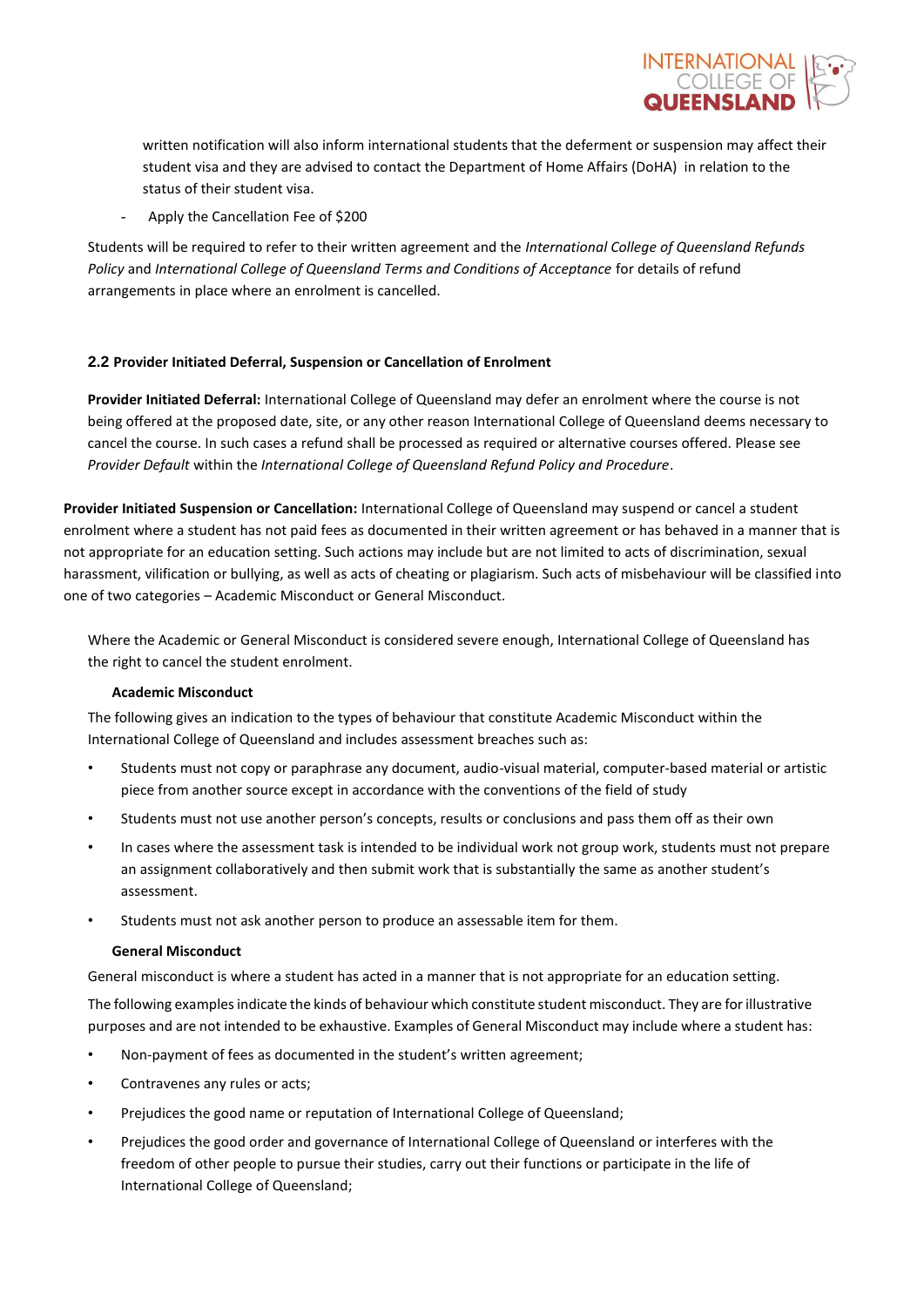

- Fails to comply with conditions agreed in the contract;
- Willfully disobeys or disregards any lawful order or direction International College of Queensland personnel;
- Refuses to identify him or herself when lawfully asked to do so by an officer of International College of Queensland;
- Fails to comply with any penalty imposed for breach of discipline;
- Misbehaves in a class, meeting or other activity under the control or supervision of the International College of Queensland, or on International College of Queensland premises or other premises to which the student has access as a student of the International College of Queensland;
- Obstructs any member of staff in the performance of their duties;
- Acts dishonestly in relation to admission to the International College of Queensland;
- Knowingly makes any false or misleading representation about things that concern the student as a student of the International College of Queensland or breaches any of International College of Queensland rules;
- Alters any documents or records;
- Harasses or intimidates another student, a member of staff, a visitor to the International College of Queensland, or any other person while the student is engaged in study or other activity at International College of Queensland, because of race, ethnic or national origin, sex, marital status, sexual preference, disability, age, political conviction, religious belief or for any other reason;
- Breaches any confidence of the International College of Queensland;
- Misuses any facility in a manner which is illegal, or which is or will be detrimental to the rights or property of others. This includes the misuse, in any way, of any computing or communications equipment or capacity to which the student has access at or away from International College of Queensland premises while acting as an the International College of Queensland student, in a manner which is illegal or which is or will be detrimental to the rights or property of others;
- Steals, destroys or damages a facility or property of International College of Queensland or for which International College of Queensland is responsible; or
- Is guilty of any improper conduct.

Where a student has been identified as Academic or General Misconduct, the Operations Manager shall be informed and will make a decision on the penalty and the severity of the penalty. The Operations Manager may take into account the type of misconduct that has occurred and the level of misconduct that occurred when deciding penalties.

The penalties the International College of Queensland may impose include:

- Non-payment of fees may result in suspension of studies until such time as the remaining fees are paid or cancel the enrolment where it has been determined the collection of fees will not be possible.
- Academic Misconduct could include a warning, repeating an assessment task, deemed NYC in the unit of competency , or suspension or cancellation of enrolment
- General Misconduct may result in a warning, a charge for any costs that may have caused, request for formal apology if the action affected a third party, or suspension or cancellation of enrolment

Where a student has been identified with Academic or General Misconduct, International College of Queensland shall ensure the following:

- Students must be treated fairly, with dignity and with due regard to their privacy
- Students are to be regarded as innocent of the alleged misconduct until they have either admitted to it or been found by proper inquiry by the Operations Manager to have behaved so.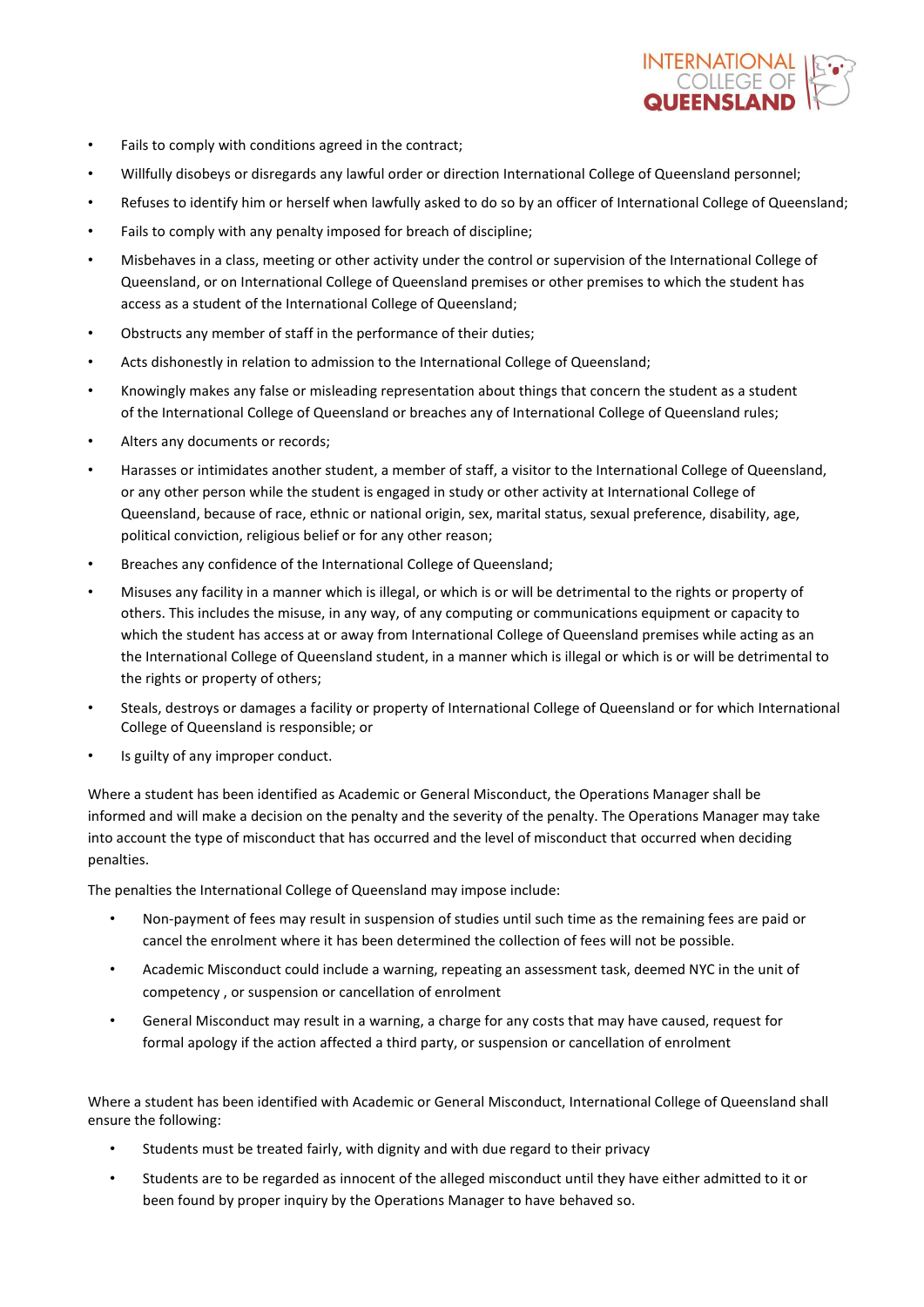

- Past misconduct is not evidence that a student has behaved in the same manner again.
- Each case is dealt with on its own merits and according to its own circumstances with the provision that the first instance of misconduct will be penalised more leniently than subsequent instances of misconduct.

Where a decision is made to suspend or cancel a student enrolment, the Operations manager will notify the Admin Officer to inform the student in writing using the *Letter of Student Misconduct (Suspension or Cancellation)* of the following:

- The intention to suspend or cancel the student enrolment.
- The student has 20 working days in which to access International College of Queensland's Complaints and Appeals policy and procedure and start the process of appealing the decision to suspend or cancel the enrolment. The student enrolment will not be cancelled or suspended until after this appeal period has passed.
- Where the student enrolment is to be suspended the length of the suspension must be included.
- Where the enrolment is to be cancelled, the effective date of the cancellation (at least 20 working days from the date of the letter).
- Students must also be informed that International College of Queensland is obliged to inform the Department of Education via PRISMS after the 20 day period of the suspension or cancellation and this may affect their student visa.
- Students will be advised to contact the Department of Home Affairs (DoHA) in relation to the status of their student visa.
- Student-initiated cancellation or transfer incurs a cancellation fee of \$200.

The Administration Officer will:

- Maintain all application documentation for the suspension or cancellation of enrolment on the students file.
- For International students, notify the Department of Education via PRISMS of the decision to suspend or cancel the enrolment as a result of the student's request only after the appeals period has passed.

Where a student decides to access the complaints and appeals policy and procedure within 20 working days, the student must not be reported until the process has finished.

### **2.2 Default Notifications**

Any provider or student cancellation must be reported by the Admin Officer as follows:

### **Provider (International College of Queensland) Default**

- International College of Queensland are required to notify the Secretary and the TPS Director within 3 business days if they default – that is, if they are not able to deliver the course to a student as agreed.
- From this default date the provider will then have 14 days to meet their default obligations.

### **Student Default**

• International College of Queensland will have 5 business days to notify of a student default – that is, if the